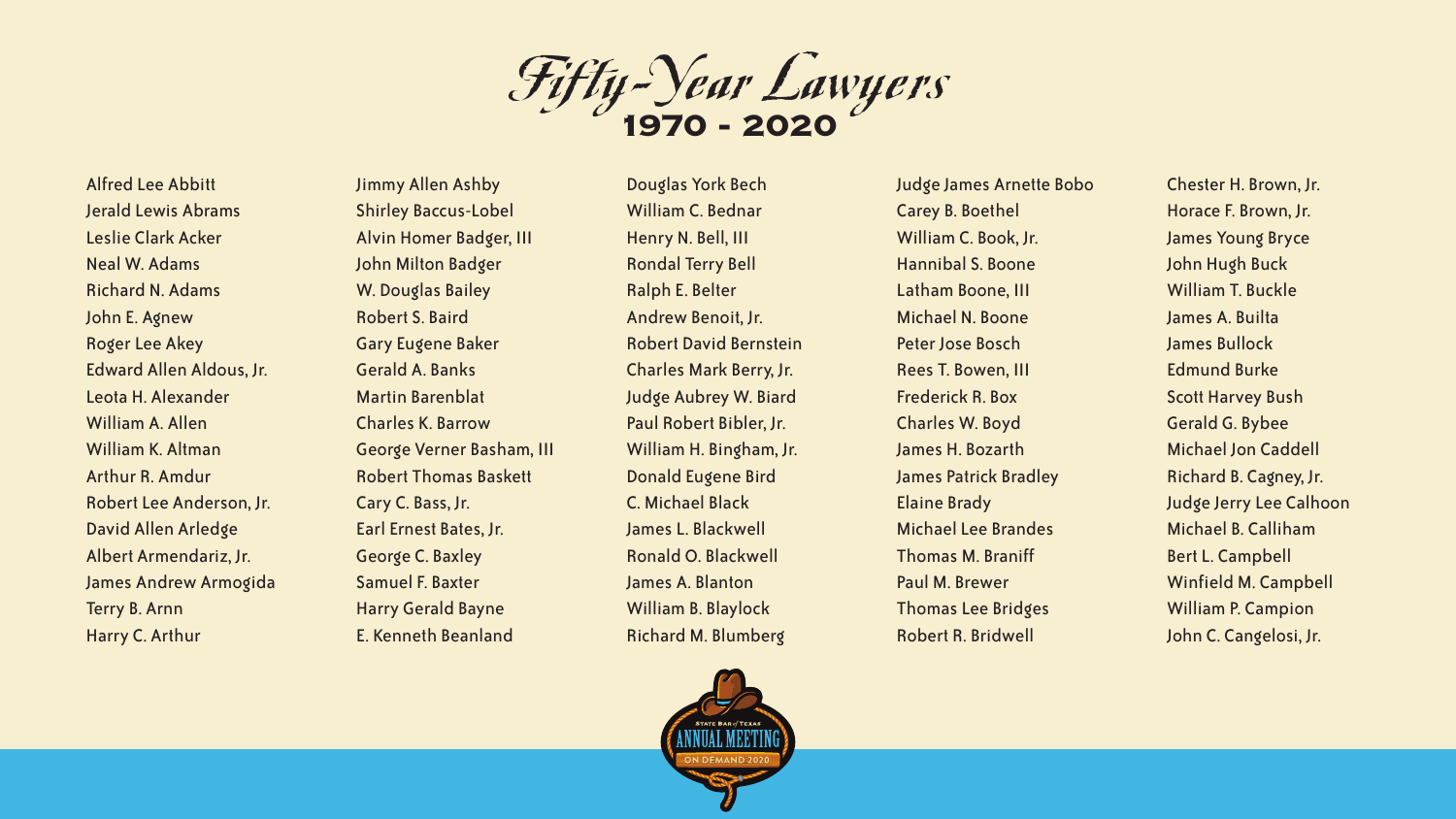Fifty-Year Lawyers **1970 - 2020**

Joseph Edwin Canon Judge Antonio G. Cantu Jack Patton Caolo Marshall Harvey Cargill, Jr. Larry Marcus Carothers Robert C. Carr Richard N. Carrell David Carruth Earl B. Cass, Jr. Raman Leonard Chandler, Jr. James L. Chapman Lawrence B. Chapman V. Standish Chapman, III Norman L. Chersky Charles L. Chester Judge Don Marshall Chrestman William G. Christian, Jr. Walter W. Church

Judge Patrick Clark John Patrick Clarson Charles C. Clymer Ronald Howard Cobb John Homer Cochran Melvin W. Cockrell, Jr. G. Wayne Cogdill Judge Billy F. Coker Gary Jack Coker, Jr. Jesse Ottis Colley, Jr. Marvin L. Collins Robert J. Collins Joe J. Cone Coye Conner, Jr. Forest D. Cook Gareth W. Cook Glyn M. Cook Judge Charles C. Cooke, III

Judge George Henry Cooley, III Gary Tyler Cornwell Roy Richard Coston Arthur David Courtade Jerry Don Courtney Robert D. Courtney Bart Cousins Jessie Craig Cowgill Dennis Warren Craggs Dennis Ray Croman John Walter Crumley Martin C. Cude, Jr. Judge Samuel R. Cummings Christopher E. Dack Terrell W. Dahlman C. Michael Davis Jerry S. Davis J. P. Davis

John Park Davis Judge Paul R. Davis, Jr. Eugene G. de Bullet, Jr. Ronald Ned Dennis James V. Derrick, Jr. Dee William Dilts Brent Dobbs Larry J. Doherty William V. Dorsaneo, III James S. Dougherty James Matthew Douglas Melvyn Lee Douglas Anna Lee Drayer Barry D. Drees Robert S. Driegert Allan K. DuBois Edward Walter Dunbar John Richard Dysart

Paul M. Easterwood Ronald C. H. Eddins Finley Latham Edmonds Jerry Lynn Elmore John C. Emerson Judge Janis P. Estrada R. Timothy Evans Richard Roy Fausset John Joseph Feldt Dale W. Felton Benedict John Fett, Jr. R. J. Fields, Jr. Charles A. Finnell Ernest R. Finney, Jr. John Lynn Fischer Charles E. Fitch Florence K. Fletcher Daniel Howe Florence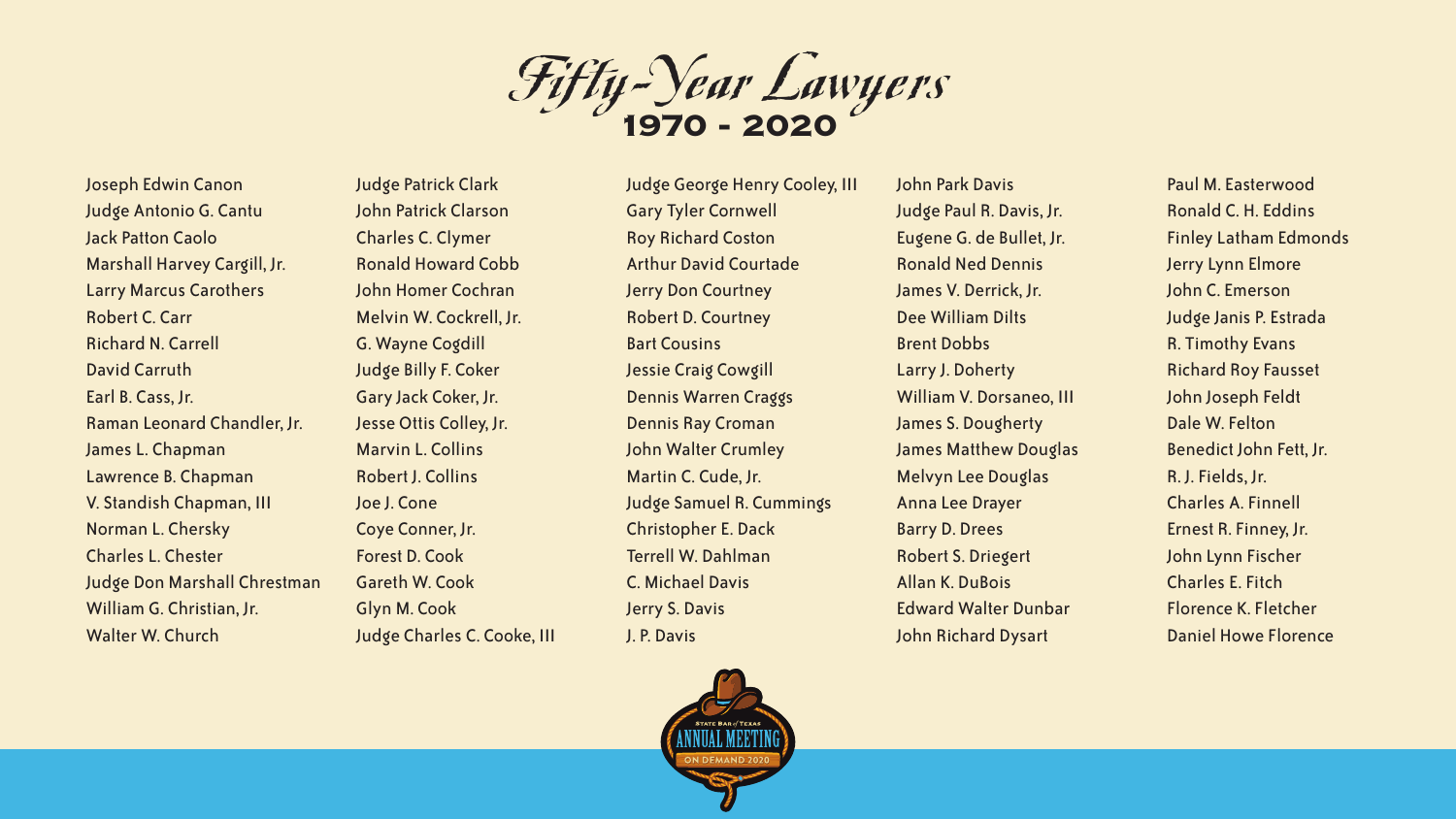Fifty-Year Lawyers **1970 - 2020**

Jay Hawkins Floyd, Jr. Wayne C. Fox Howard Freemyer Kelly Frels Dale Glenn French Robert H. Frias Wilson Ellis Friberg Errol N. Friedman Jack Wendell Frieze Jonas Martin Frost, III Judge Robert Henry Frost Judge James Ray Fry Ben Harry Gaddis Michael C. Gandy William J. Gardner John H. Garner, II Dana L. Garrett Jack H. Garrett

Robert J. Garrett Judge John T. Gauntt Virginia L. Gay John L. Genung Edward H. Gerstenfield Robert W. Gibbs, Jr. Pamela M. Giblin Thomas Edward Giles John Richard Gilpin Daniel O. Goforth Irving Jacob Golub William O. Goodman Richard Bruce Goodner Ronald Leroy Goranson Joe K. Gordon Michael V. Gordon Jo-Ann W. Grace Roger M. Grace

Robert Lee Graham Robert Adam Gray, III Gordon H. Green Robin Morris Green Thomas Eural Green, Jr. Roger Bruce Greenberg Roy E. Greenwood, Jr. John Bachman Greer, III Claiborne B. Gregory, Jr. David Michael Gregory Frederick J. Griffin John M. Groce Harris M. Gross D. Arlon Groves George Guerry, Jr. Stephen M. Hackerman Hugh E. Hackney Ronald Dennis Haddox



Earl F. Hale, Jr. Frank Allen Hale Judge Gary Hall Richard F. Hall Walter M. Hall George M. Hamilton, III Thomas A. Harden George P. Hardy, III Joseph R. Harris Clarence B. Harrison, Jr. Calvin Alfred Hartmann Benjamin Harvey David T. Harvin Howard H. Hasting, Jr. Ronald Nelson Hayes Christopher A. Haynes James Alan Hazlitt George S. Hebert

Paul Michael Hebert John M. Helms Isaac Edwin Henderson Joe B. Henderson, Jr. Max Hendrick, III Randal Arlan Hendricks Daniel K. Hennessy Charles R. Herbeck Mack R. Hernandez H. David Herndon Thomas P. Hewitt Marion L. Hicks, Jr. Charles C. High, Jr. John Hood Highsmith Thomas E. Highsmith Billy J. Hill Yerger Hill, III Robert L. Hoffman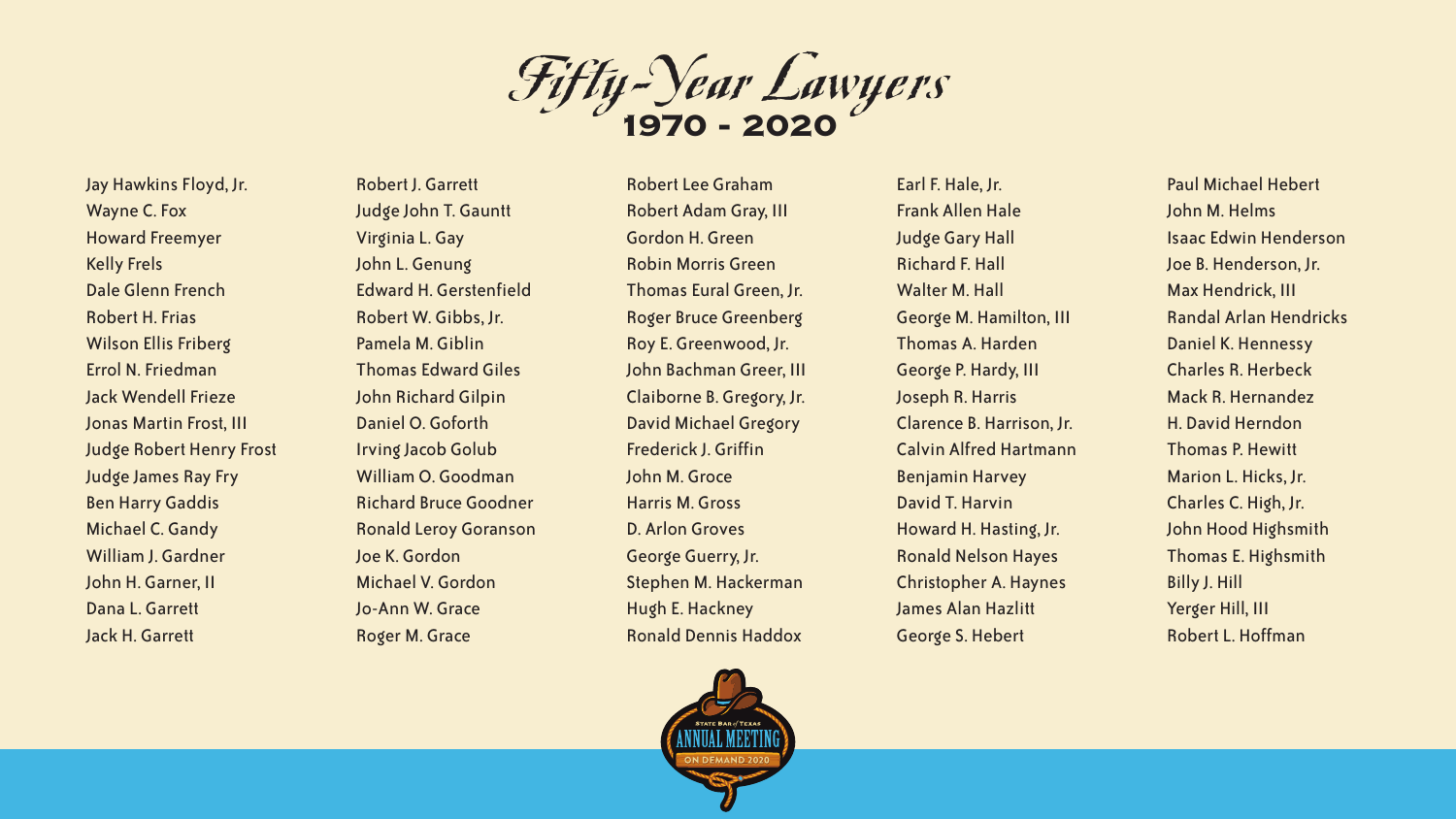Fifty-Year Lawyers **1970 - 2020**

Ginger E. Hogan Donald C. Hood Kenneth E. Houp, Jr. Joel T. Howard Gerald R. Huff Kenneth James Huffman Guy W. Hull, II Troy Clinton Hurley Walter Lewis Irvin Frank Ivy David L. Jackson John D. Jackson Richard L. Jackson Thomas E. Jackson, Jr. Paul F. Jensen S. G. Johndroe, III Charles D. Johnson Clyde J. B. Johnson, III

James M. Johnson Willard K. Johnson Sheryl B. Johnson-Todd James A. Johnston, Jr. Pat Joiner Charles T. Jones Jeffrey W. Jones Lewis Avery Jones Robert H. Jones Louis Saur Joseph Kenneth Ray Judice Ansel M. Kahn, Jr. Richard Kardys Charles R. Kaufmann Anthony M. Keating Harolyn Smith Keck Roy Keezel Darrell Lee Keith

Judge Mary Ellen Keith Keith W. Kennedy Melvin R. Kettler Walter Dick Kettler Don William King, Jr. James R. Kletke B. Carl Klinke John M. Knight Joe E. Kyle Michael Roy Lackmeyer La Juanda T. Lacy Richard D. LaFleur Richard Alan Lane James C. Langdon, Jr. Robert Bruce Langston Penelope Y. Lary James Ray Lawrence Allen C. Lee



C. Doyle Lee Dan Henry Lee, III Gary Edwin Lee Kenneth B. Leeds Gary Alan Leissner James M. Lemond Roy Harris Leonard, Jr. Ray Gary Lerner Arnold Lewis Levey J. D. (Jeff) Lewis William T. Ley George W. Lindley Susan Shea Lindley Jerome P. Lipnick James Michael Little Joe B. Lovelace David Leroy Loving, III Edward Lowenberg

Herman A. Lusky Charles W. Lyman Michael Craig Lynch Nancy Taylor Lynn Paul D. Macaluso John Albert Madeley Robert Delane Maedgen, Jr. Michael Ryan Maguire Sam A. Maida Edward Mallett Thomas D. Manford, III Norman Maples Barry H. Margolis Schuyler B. Marshall, IV James Gerald Martin Julian Clark Martin Michael M. Martin Antonio Martinez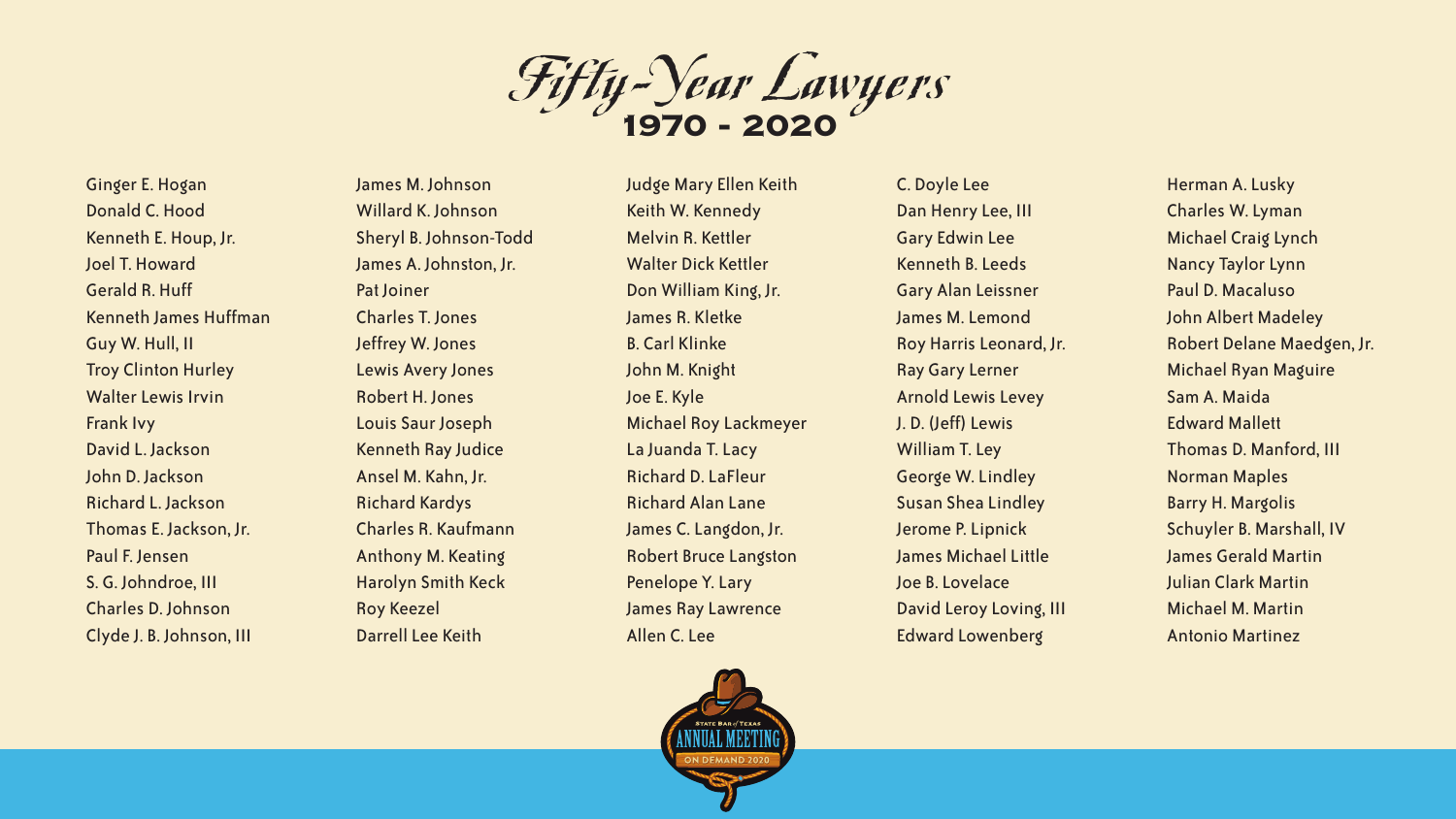Fifty-Year Lawyers **1970 - 2020**

Judge George Martinez Janie Moser Matteson Charles W. Matthews Ray Matthews James Spenser Maxwell Richard H. McCall, Jr. Judge Michael Jerry McCormick Thomas Milton McCrory, III Ellis C. McCullough Frank W. McCullough, III Peter William McDonald George H. McElroy, III William J. McGowan, II Michael Burns McKinney Michael Louis McLeaish Raymond D. McShane Glenn Wayne Michalk Harriet Ellan Miers

Raymond C. Mikeska, Jr. Robert Milbank, Jr. C. Gerard Miller, Jr. John C. Miller Samuel R. Miller Stewart Ransom Miller Woodrow Ted Minick Royce Wortham Montgomery John Julian Moore Parke Taplin Moore, Jr. Judge Samuel Bryan Moore, Jr. Samuel L. Moore Raul E. Mora Gordon R. Morris Malcolm S. Morris Martin E. Morris Clinton S. Morse Justice Bailey C. Moseley

Bertrand Carl Moser Roger Neil Moss Patrick A. Mueller Judge Virgil Mulanax Jerome D. Muller Sherry Walls Muller Miles John Mullin Terrell S. Mullins Peter Kerr Munson Elmer Murphey, III Peter Murphy Alan L. Murray Ronald Allen Murray John J. Nance Alan W. Nash Michael C. Neel William J. Neilon, Jr. David Leon Nelson

David Walter Nelson William A. Nesbitt Donald B. Nettle Shepherd S. Neville David Asa Newsom Neil E. Newsom Stephen F. Newton Judith B. Nichols Edwin K. Nolan Joseph Jude Norton David J. Nowell Jerry Nugent, Jr. Michael C. O'Connor Charles A. Oliver Jed I. Oliver Stephen M. Orr Bob Osburn Paul Rick Oshman

Anthony N. Palumbo William P. Pannill Angelo Pan Parker Richard H. Parker, Jr. Douglas H. Parks Robert A. Parmelee George M. Patterson Judge James M. Patterson, Jr. Robert Louis Peacock James Knox Peden, III Kenneth A. Perez Ray Hunter Perkins Richard Lucas Petronella John W. Petry Roy Edward Pfiester, Jr. Walter D. Phillips Anson David Phipps David J. Potter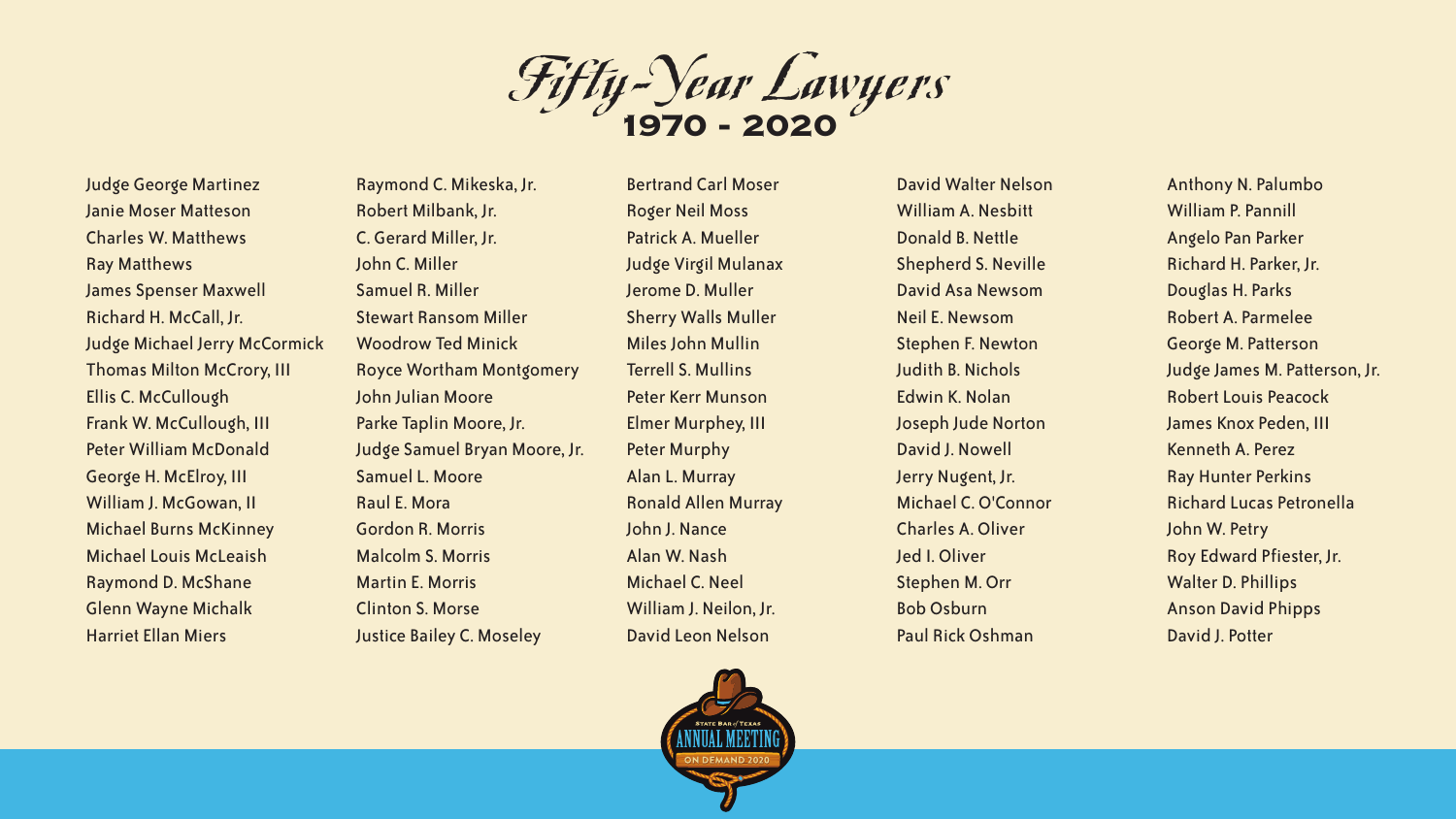Fifty-Year Lawyers **1970 - 2020**

George P. Powell Ken Robert Powell Carol E. Prater Larry Warren Prescott Joseph Prestia Judge Tom Price William R. Price, Jr. James Edward Pritchard Judge Cecil G. Puryear Rayburn P. Putney Pamela P. Quinn Howard Earl Rachofsky Samuel P. Raia Thomas C. Railsback Robert Lee Ramsey L. Glynn Ray Perry Mason Raymond Michael A. Rea

James Edward Reaves, Jr. Rosemary E. Redmond James C. Reed, Jr. James Edwin Reese William Cecil Reiff Robert Jay Reining Charles E. Reny Gary Matthew Reynolds David W. Rhodes Gary R. Rice Boyd Lynn Richie Sheldon E. Richie Marc Hersh Richman Jon Edward Ridout Woodrow M. Roark Richard G. Robbins Carl Edward Roberts Robert A. Robinson

Alvis O. Rogers, Sr. Arthur H. Rogers, III William K. Rosenberry Robert Newton Ross, Jr. Robert F. Ruckman Edward E. Rundell Thomas G. Rundell George Allen Rustay James W. Ryan Judge James Gary Sanderson James M. Schendle Larry J. Schwertner Eddie Elmer Scott Judge Ross Allen Sears David Herman Segrest Thomas B. Sehon Henry Anthony Serafin, II Michael R. Sharp



George J. Shaw, Jr. William G. Shaw Polk Shelton Frank M. Sheppard, Jr. Richard F. Sherman David William Shuford Rand Norman Shulman Thomas John Sims Doris Ann Sipes Jeffrey J. Skarda Judge Jack Marion Skeen, Jr. Robert A. Skipworth John Burke Sloan Edward C. Small Daniel J. Smith Donald Cone Smith Jack King Smith Lawrence S. Smith

Robert Earl Smith S. Price Smith, Jr. Barry Howard Snowden Sammy Doyle Sparks Philip L. Spies Alfred Staehely, Jr. Sharon Stagg David Martin Stagner Ronald Jay Stark Charles R. Steadman Preston V. Stevens Kenneth B. Stickler Bennett Stokes Reagan Stone G. Leroy Street Richard Henry Streeter William O. Strong, III David M. Sudbury